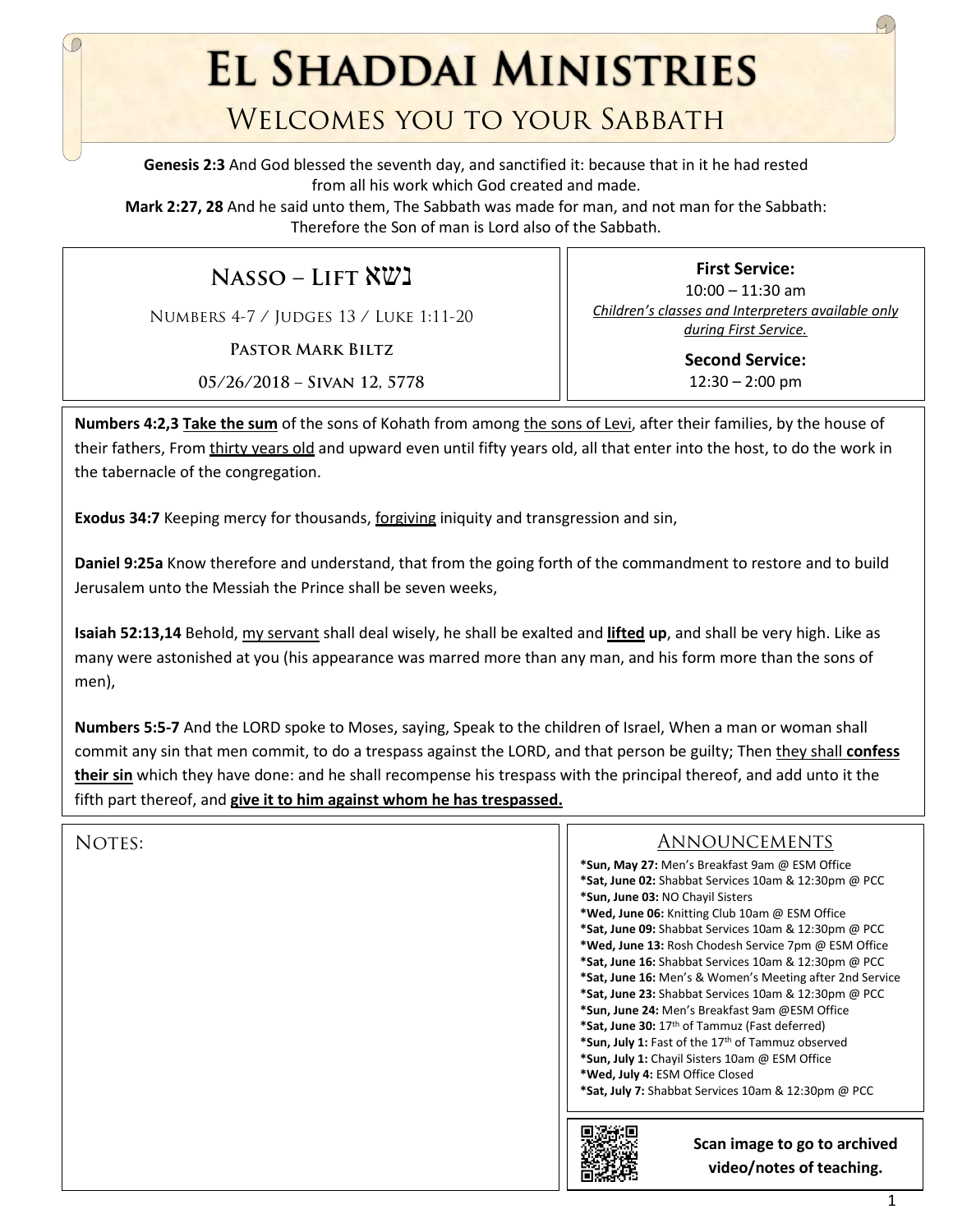**1John 3:4** Whoever commits sin transgresses also the law: for sin is the transgression of the law.

**Romans 4:15** Because the law works wrath: for where no law is, there is no transgression.

**Romans 5:13** (For until the law sin was in the world: but sin is not imputed when there is no law.

**1John 1:9** If we confess our sins, he is faithful and just to forgive us our sins, and to cleanse us from all unrighteousness. If we say that we have not sinned, we make him a liar, and his word is not in us.

**Numbers 5:16,17** The priest shall bring her near, and set her before the LORD; and the priest shall take holy water in an earthen vessel; and of the dust that is on the floor of the tabernacle the priest shall take, and put it into the water.

**Numbers 5:21-28** Then the priest shall cause the woman to swear with the oath of cursing, and the priest shall tell the woman, "The LORD make you a curse and an oath among your people, when the LORD allows your thigh to fall away, and your body to swell; and this water that brings a curse will go into your bowels, and make your body swell, and your thigh fall away." The woman shall say, "Amen, Amen." "'**The priest shall write these curses in a book**, and he shall **blot them out into the water of bitterness**. He shall make the woman drink the water of bitterness that causes the curse; and the water that causes the curse shall enter into her and become bitter. When he has made her drink the water, then it shall happen, if she is defiled, and has committed a trespass against her husband, that the water that causes the curse will enter into her and become bitter, and her body will swell, and her thigh will fall away: and the woman will be a curse among her people. If the woman isn't defiled, but is clean; then she shall be free, and shall conceive seed.

**Deuteronomy 12:3,4** and you shall break down their altars, and dash in pieces their pillars, and burn their Asherim with fire; and you shall cut down the engraved images of their gods; and you shall destroy their name out of that place. You shall not do so to the LORD your God.

**Hosea 4:14** I will not punish your daughters when they play the prostitute, nor your brides when they commit adultery; because the men consort with prostitutes, and they sacrifice with the shrine prostitutes; so the people without understanding will come to ruin.

**Numbers 6:1,2** And the LORD spoke to Moses, saying, Speak unto the children of Israel, and say to them, When either man or woman shall separate themselves to vow a vow of a Nazarite, to separate themselves to the LORD:

**Numbers 6:5** All the days of the vow of his separation there shall no razor come on his head: until the days be fulfilled, in the which he separates himself to the LORD, he shall be holy, and shall let the locks of the hair of his head grow.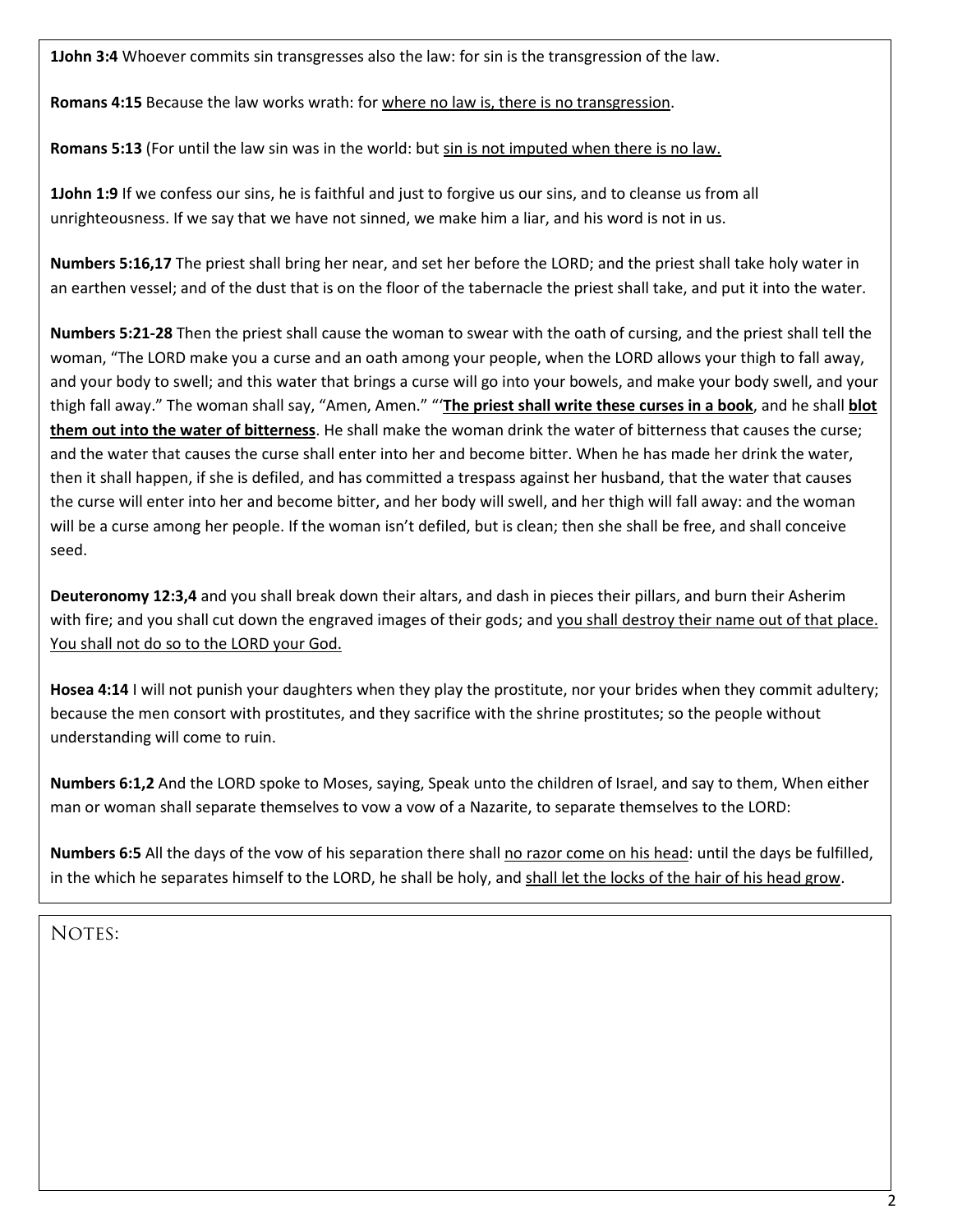**Numbers 6:13-15** "'This is the law of the Nazirite: when the days of his separation are fulfilled, he shall be brought to the door of the Tent of Meeting, and he shall offer his offering to the LORD, one **male lamb** a year old without blemish for a burnt offering, and one **ewe lamb** a year old without blemish for a sin offering, and **one ram** without blemish for peace offerings, and a basket of unleavened bread, cakes of fine flour mixed with oil, and unleavened wafers anointed with oil, and their meal offering, and their drink offerings.

**Numbers 6:18** The Nazirite shall shave the head of his separation at the door of the Tent of Meeting, and shall take the hair of the head of his separation, and put it on the fire which is under the sacrifice of peace offerings.

**Acts 18:18** Paul, having stayed after this many more days, took his leave of the brothers, and sailed from there for Syria, together with Priscilla and Aquila. He shaved his head in Cenchreae, for he had a vow.

**Acts 21:23,24** Therefore do what we tell you. We have **four men** who have taken a vow. Take them, and **purify yourself with them, and pay their expenses** for them, that they may shave their heads. Then all will know that there is no truth in the things that they have been informed about you, but that you yourself also walk keeping the Torah.

**Acts 6:7** The word of God increased and the number of the disciples multiplied in Jerusalem exceedingly. A great company of the priests were obedient to the faith.

## **Haftarah – Mystery names! What is the angels name – her name?**

**Judges 13:2** And there was *a certain man* **of Zorah**, of the **family of the Danites**, whose name was Manoah; and his wife was barren, and bore not.

**Judges 13:3** The angel of the LORD appeared to **the woman**,

**Judges 13:6** Then **the woman** came and told her husband,

**Judges 13:9** and the angel of God came again to **the woman** as she sat in the field:

**Judges 13:10 The woman** made haste, and ran, and told her husband,

**Judges 13:11** Manoah arose, and went after his wife, and came to the man, and said to him, "Are you the man who spoke to **the woman**?"

**Judges 13:13** The angel of the LORD said to Manoah, "Of all that I said to **the woman** let her beware.

**Joshua 19:40,41b** The seventh lot came out for the tribe of the children of **Dan** according to their families. The border of their inheritance was **Zorah**,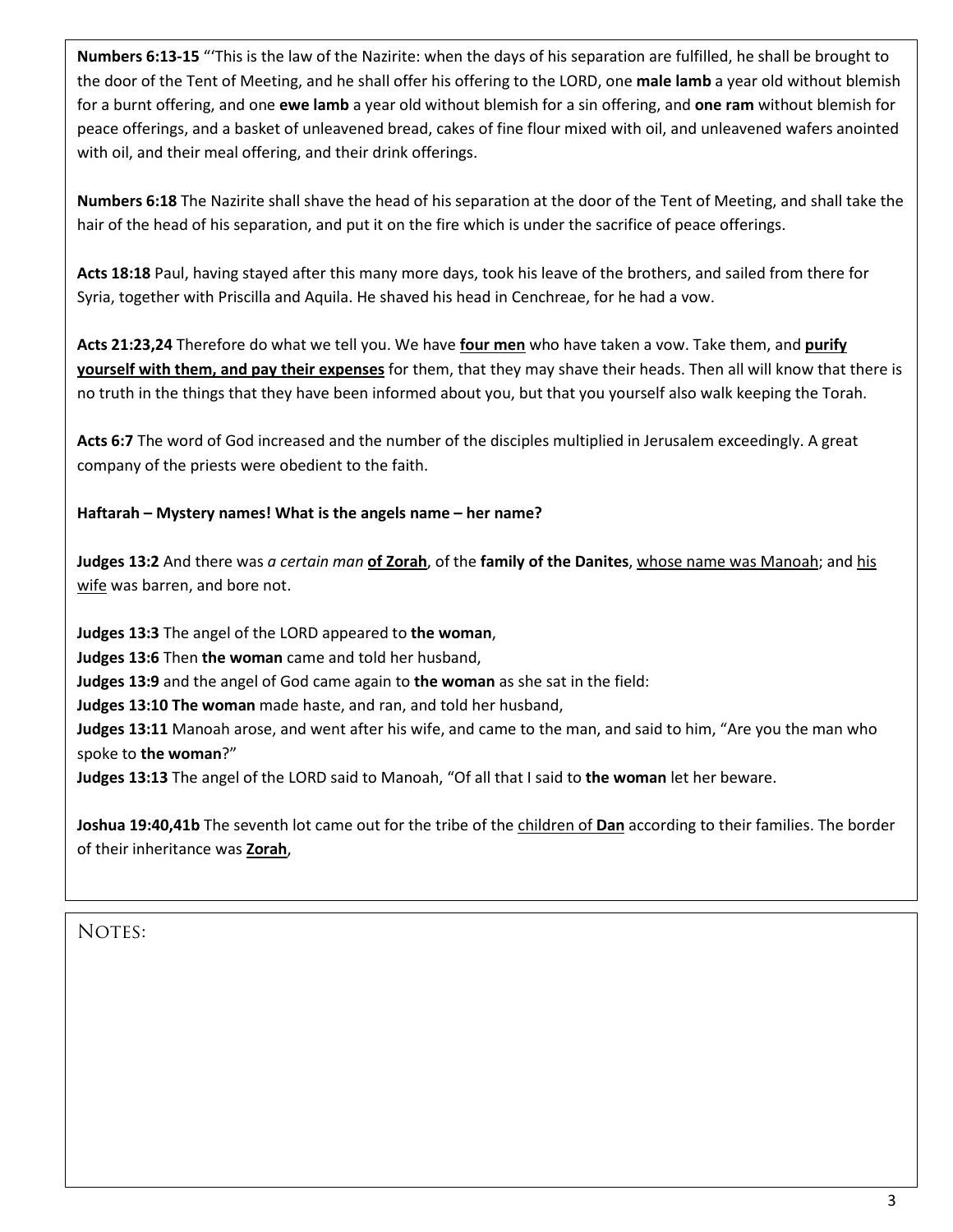**Joshua 15:21** The farthest cities of the tribe of the children of **Judah** toward the border of Edom in the South were Kabzeel, Eder, Jagur,

**:33** In the lowland, Eshtaol, **Zorah**, Ashnah,

**Judges 15:7,8** Samson said to them, "If you behave like this, surely I will be avenged of you, and after that I will cease." He struck them hip and thigh with a great slaughter: and he went down and lived in the cleft of the rock of **Etam**.

**1Chronicles 4:1-3** The **sons of Judah**: Perez, Hezron, and Carmi, and Hur, and Shobal. Reaiah the son of Shobal became the father of Jahath; and Jahath became the father of Ahumai and Lahad. These are the families of the **Zorathites.** These were the sons of the father of **Etam**: Jezreel, and Ishma, and Idbash; and the name of their sister was **Hazzelelponi;**

**הצללפוני** *The shadow facer – a ghost or an angel is called a tzel / 2 lameds for seeing it twice.*

**Judges 13:3-5** And the angel of the LORD appeared to the woman, and said to her, Behold now, you are barren, and bore not: **but you shall conceive, and bear a son**. Now therefore beware, I pray you, and drink not wine nor strong drink, and eat not any unclean thing: For, see, **you shall conceive, and bear a son**; and no razor shall come on his head: for the child shall be a Nazarite unto God from the womb: and he shall begin to deliver Israel out of the hand of the Philistines.

**Judges 13:24** And the woman bore a son, and called his name Samson: and the child grew, and the LORD blessed him.

**Judges 13:6** Then the woman came and told her husband, saying, A man of God came to me, and his countenance was like the countenance of an angel of God, very terrible: but I asked him not where he was, **neither told he me his name**:

**Judges 13:22** And Manoah said to his wife, We shall surely die, because we have seen God.

**Judges 13:17,18** And Manoah said to the angel of the LORD, **What is your name**, that when your sayings come to pass we may do thee honor? And the angel of the LORD said to him, Why ask you thus after my name, seeing it is **secret**?

**Psalm 139:6** Such knowledge is too **wonderfu**l for me; it is high, I cannot attain unto it.

**Judges 13:19** So Manoah took a kid with a meat offering, and offered it on a rock to the LORD: and the angel did **wondrously**; and Manoah and his wife looked on.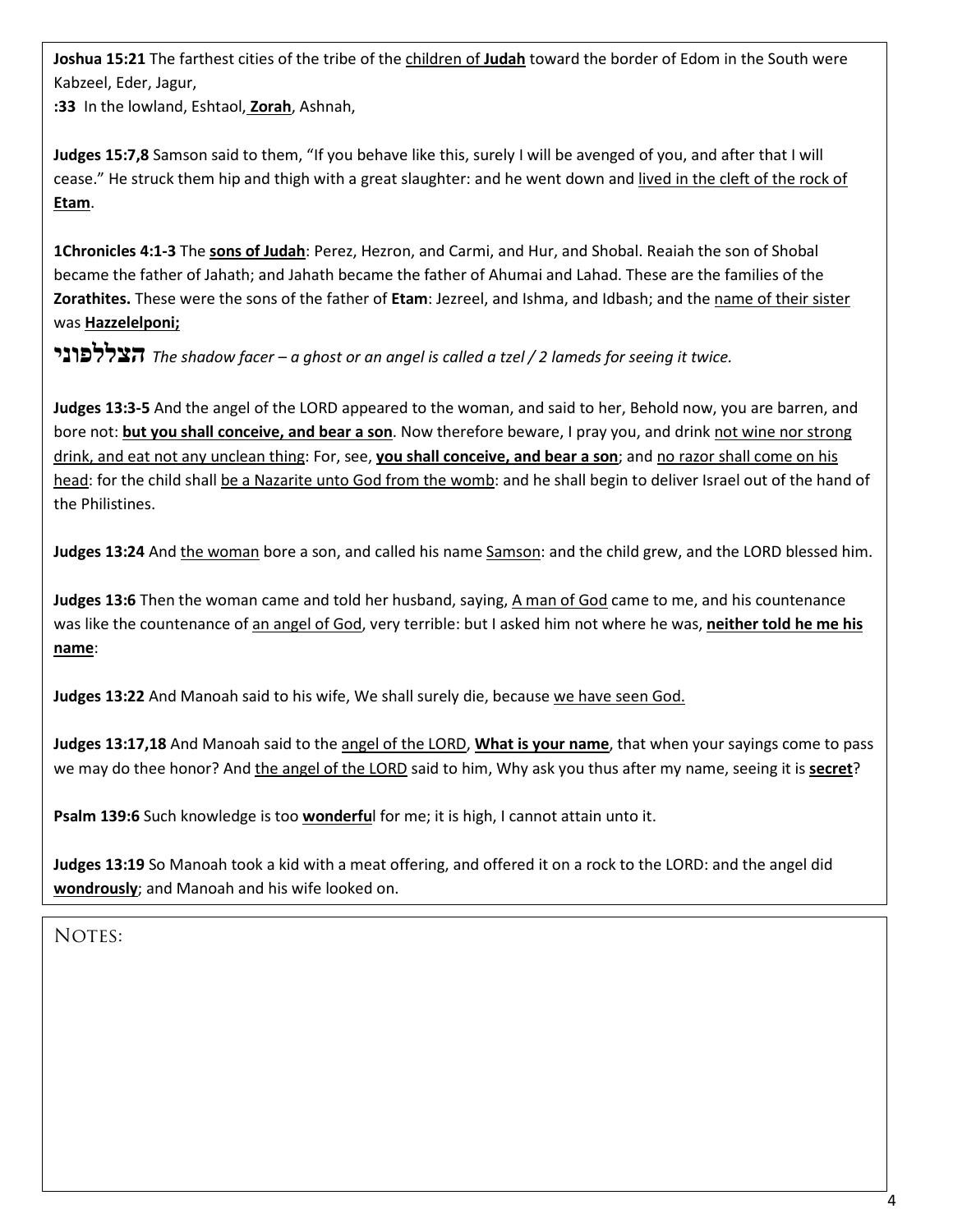**Isaiah 9:6** For to us a child is born, to us **a son is given**: and the government shall be on his shoulder: and his name shall be called **Wonderful**, Counsellor, The mighty God, The everlasting Father, The Prince of Peace.

**John 3:16a** For God so loved the world, that he **gave his only begotten Son**,

**Numbers 6:22-27** And the LORD spoke to Moses, saying, Speak to Aaron and to his sons, saying, On this wise you shall bless the children of Israel, saying to them, The LORD bless you, and keep you: The LORD make his face shine on you, and be gracious to you: The LORD lift up his countenance on you, and give you peace. And they shall put my name on the children of Israel, and I will bless them.

**Luke 24:50** And he led them out as far as to Bethany, and he lifted up his hands, and blessed them. And it came to pass, while he blessed them, he was parted from them, and carried up into heaven.

**Ephesians 1:3** Blessed be the God and Father of our Lord Yeshua the Messiah, who has blessed us with every spiritual blessing in the heavenly places **in Messiah**;

**Romans 15:29** I know that, when I come to you, I will come in the fullness of the blessing of the Good News of Messiah.

**Leviticus 16:21** And Aaron shall **lay** both his hands on the head of the live goat, and confess over him all the iniquities of the children of Israel, and all their transgressions in all their sins, putting them upon the head of the goat, and shall send him away by the hand of a fit man into the wilderness:

**Psalm 145:14** The LORD **upholds** all that fall, and raises up all those that be bowed down.

**Exodus 29:10** And you shall cause a bullock to be brought before the tabernacle of the congregation: and Aaron and his sons shall **put** their hands on the head of the bullock.

**1Chronicles 29:20** And David said to all the congregation, Now bless <br/>barak> the LORD your God. And all the congregation blessed the LORD God of their fathers, and bowed down their heads, and worshipped the LORD, and the king.

**Psalm 95:6** O come, let us worship and bow down: let us **kneel** <br/>barak> before the LORD our maker.

**Philippians 2:7,8** But made himself of no reputation, and took on him the form of a servant, and was made in the likeness of men: And being found in fashion as a man, he humbled himself, and became obedient to death, even the death of the cross.